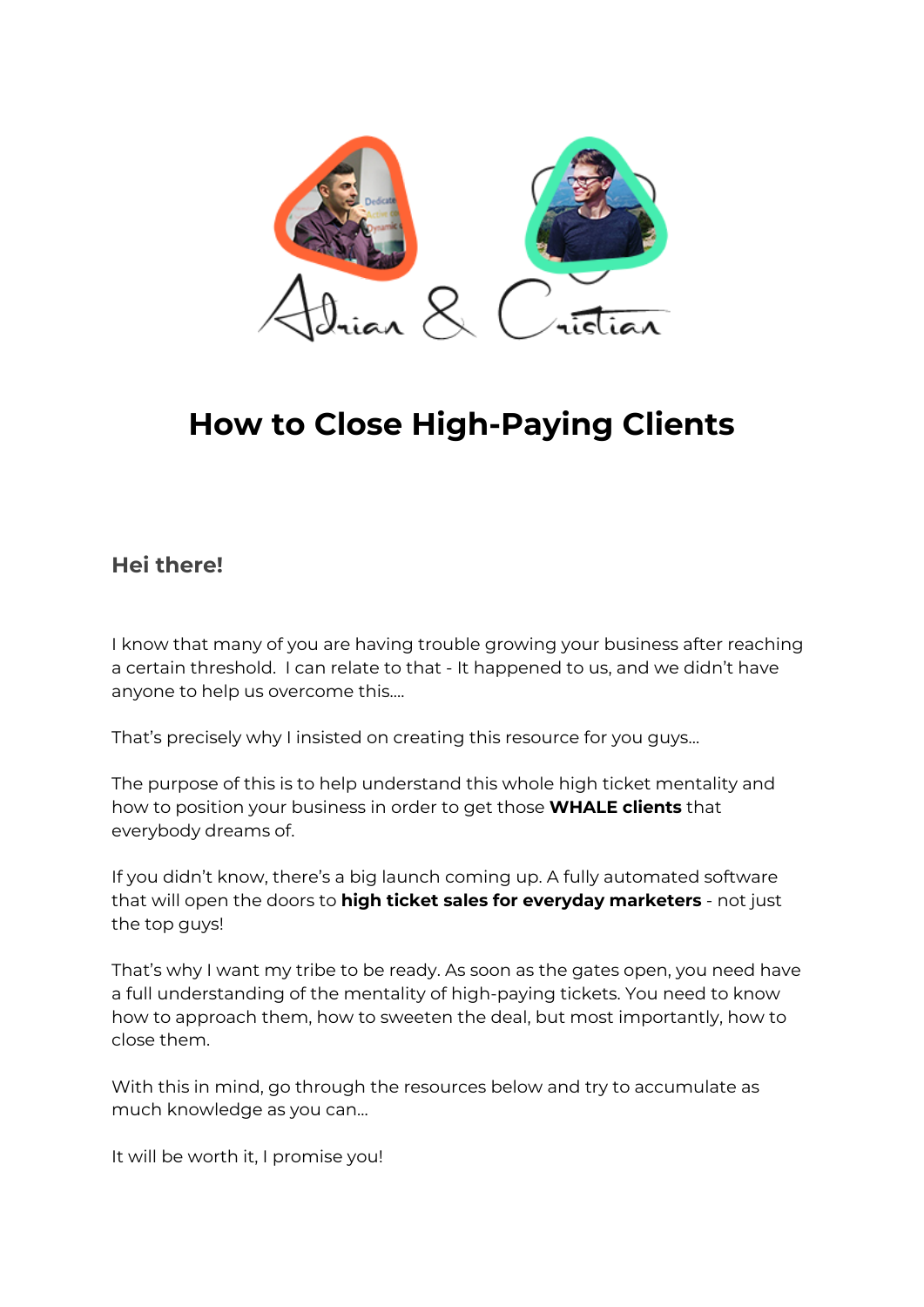## **Introduction to High Ticket Programs**

High Ticket Programs offer a huge commission on single conversion.

You get anything between \$5 to \$500 on every conversion in case of a regular affiliate program. Such programs are good and online marketers are making huge money with these programs.



If you are a part of a high ticket affiliate programs, a single conversion may give you anything between **\$1,000 to \$30,000.**

Yes, you read it right. There are some active affiliate programs with super offers. Single conversion from your unique affiliate link will offer a huge commission.

### **Benefits & Disadvantages of High Ticket Marketing**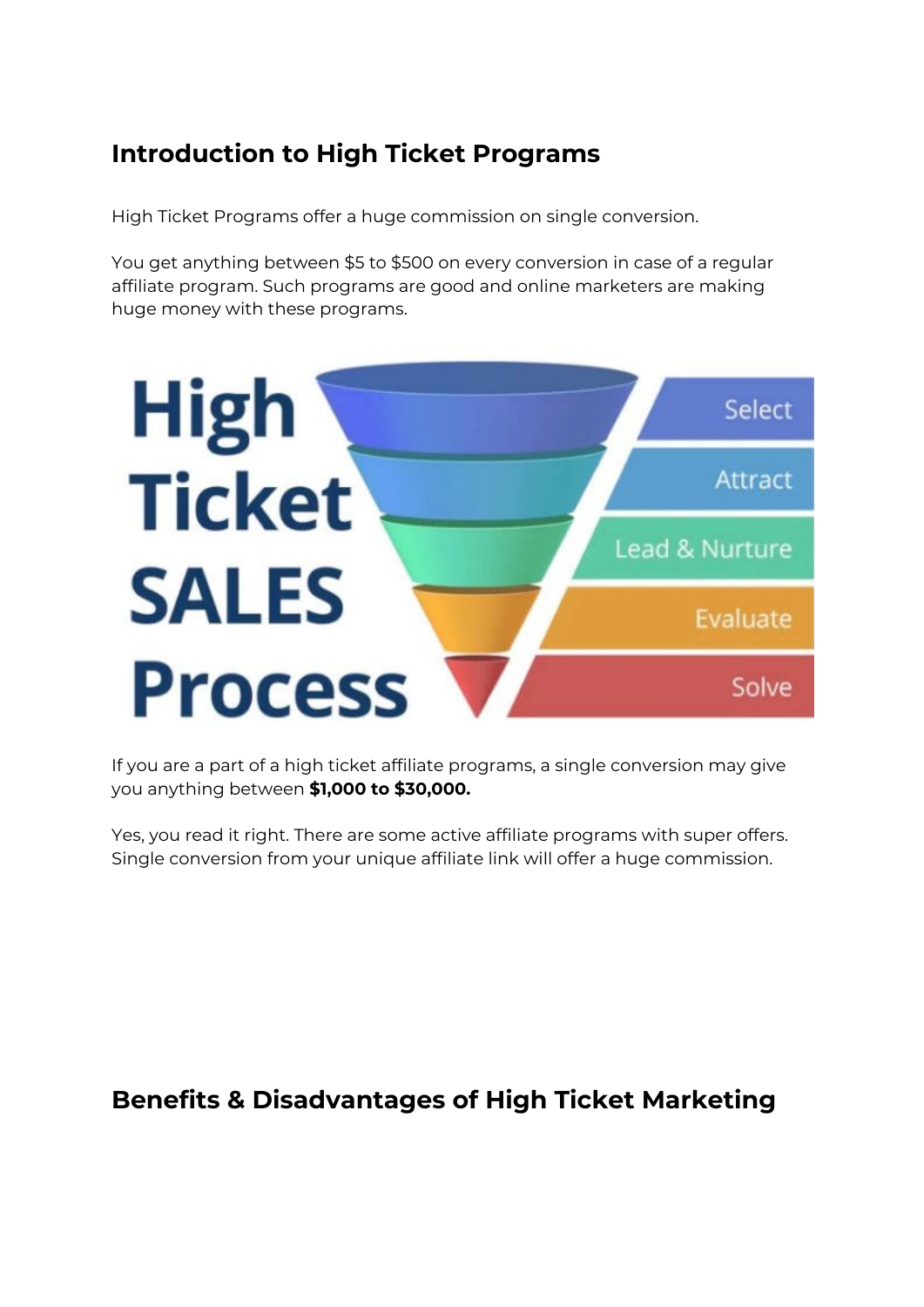

As compared to regular affiliate options available at Marketplaces like ShareASale, Clickbank etc., a high ticket affiliate program offers **10 to 100 times better payout.**

Here are some **benefits** of doing high-ticket marketing:

- Huge commission payout on every conversion
- Give Room to Run Advertisement on Facebook and Google Adwords
- Allows to Allocate Budget to Acquire More Leads and Prospects
- Better Conversion Planning is Possible
- Along with such lucrative benefits, of course, High Ticket Affiliate Programs come with some disadvantages.

Here are the **cons** of High Ticket Marketing:

- Conversion Rate is Low
- More Expertise Required to Convert a Lead into Customer
- High Amount of Losses if Utilized Big Budget on Ads without Experience or Proper guidance

With pros and cons in mind, people are making millions of dollars from high ticket affiliate programs. If you have enough experience which comes by doing, you can convert a single lead into a customer and can **earn \$10,000 as commission**.

But this is where the kicker comes… If the cons got you intimidated, don't worry!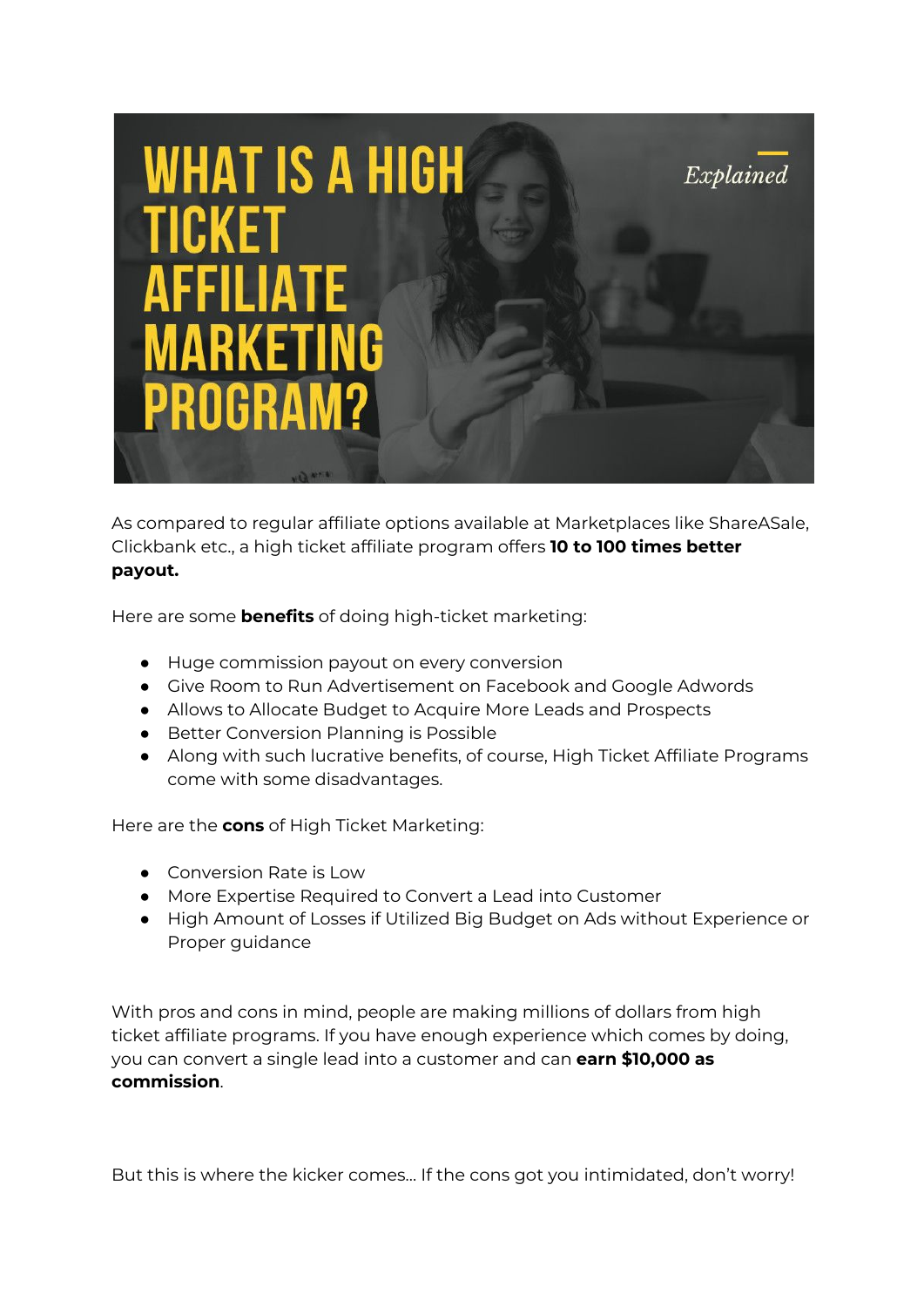With the software that I will reveal tomorrow and the bonuses that are offered exclusively by us (we've worked more than 2 weeks on them), you will have no problem signing your **first high-paying client in under a week.**

Sounds good? Well, it is!

## **How to approach high-paying clients**

Let's start by defining the high-paying client - A high-paying client, depending on wherever you are as a business, is someone who is paying you a **\$100K+** for a year. It's not just paying monthly; it's signing an annual contract.



Now let's look at 5 main strategies that all top high-ticket affiliate marketers are using to dominate:

### **#1 Outbounding**

No matter if you have a brand already or if you're just starting out, it's all about outbound. It's going outbound and finding the client that you want. Go and find the industries that you want to go after.

When thinking about the type of clients that you want to target, ask yourself these 3 questions:

- Who can we help the most?
- What have we done the best for?
- What's the most profitable industry?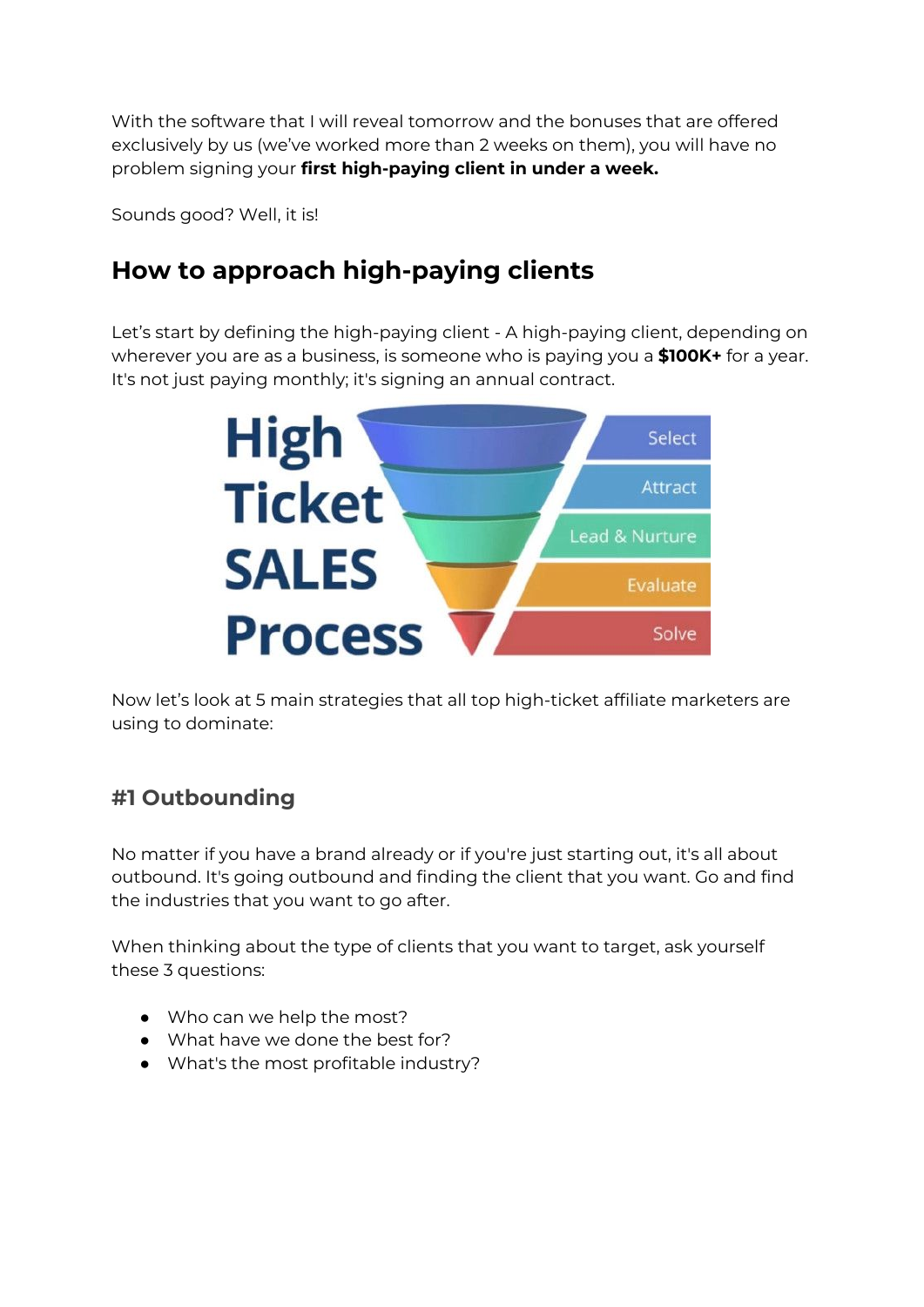| <b>Outbound Marketing</b>            | <b>Inbound Marketing</b><br>Consumer-Driven,<br>"Pull" Marketing |  |
|--------------------------------------|------------------------------------------------------------------|--|
| Marketer-Driven,<br>"Push" Marketing |                                                                  |  |
| Broadcast and print advertising      | <b>Blogging</b>                                                  |  |
| Social media advertising             | Earned social media                                              |  |
| Search Engine Advertising            | Search Engine Optimization                                       |  |
| Emails to purchased lists            | Emails to opt-in lists                                           |  |
| Display advertising                  | Pay per click                                                    |  |

#### **#2 The Content**

When going after high-paying clients, you can talk about what you do, show off your marketing prowess, but what's really important is creating and delivering valuable content.

I was at a marketing conference in Europe and a big marketing guy locked down a deal where the client paid them about **\$400,000** (annual fee). Right then and there!

It turns out that this client binge listened to a podcast hosted by this marketer and thought about connecting with him for months, but he never had the courage to do it.

So when they finally met at this conference, his checkbook was already out. I witnessed the whole scene and I understood that **content gives you the biggest amount of validation**.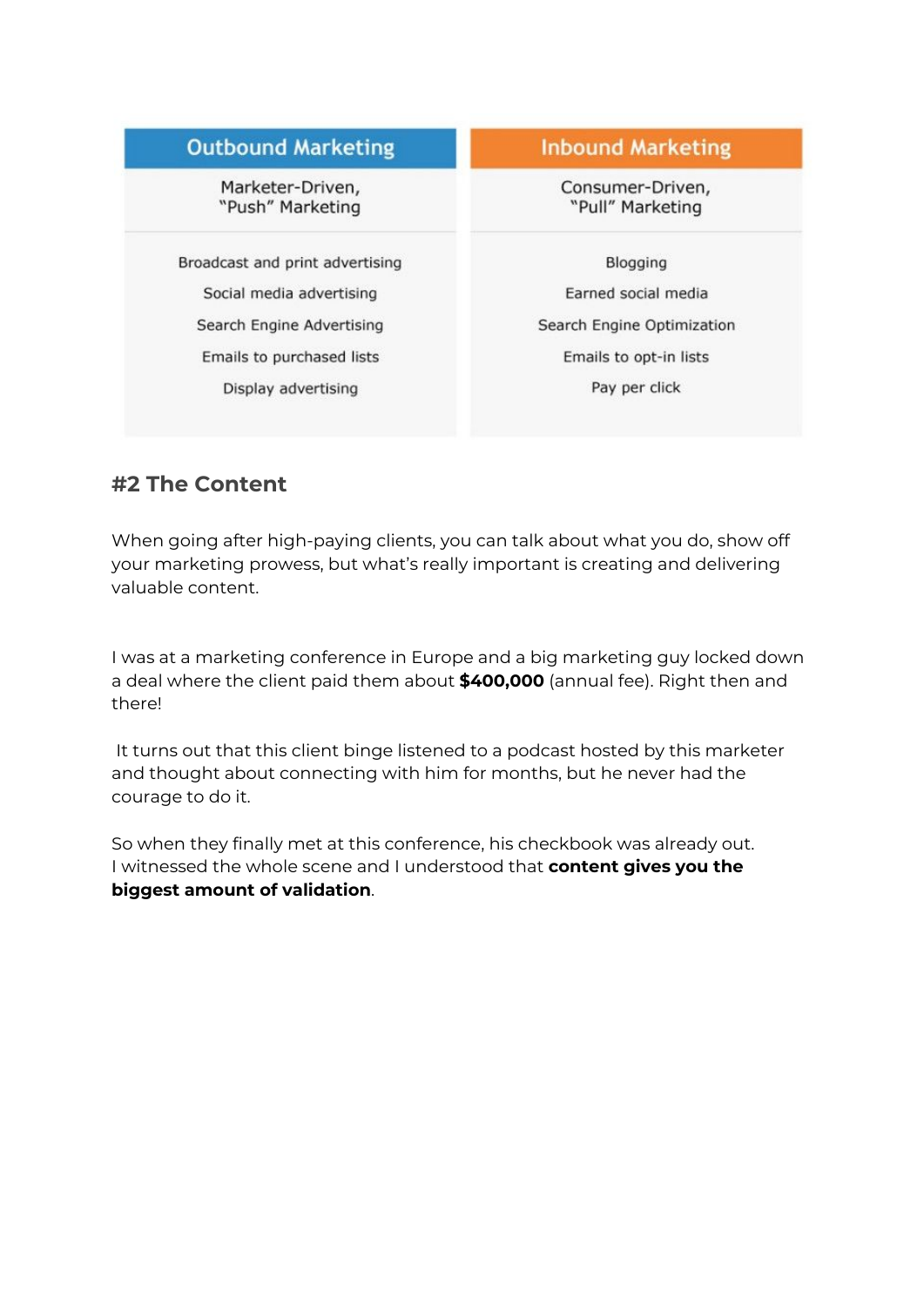

### **#3 Move away from the pack**

The point is, have a point of view and do things differently than other people – copying every single thing that the top guys do will not work. You need to have your own angle.

### **#4 Know your ICP (Ideal Client Profile)**

It's just the same thing with the case studies, too. A friend of mine made a case study that is still generating him income after four years!.

He went outbound and he took a lot more control and a lot more action and he was very focused. They focused on one industry: FinTech.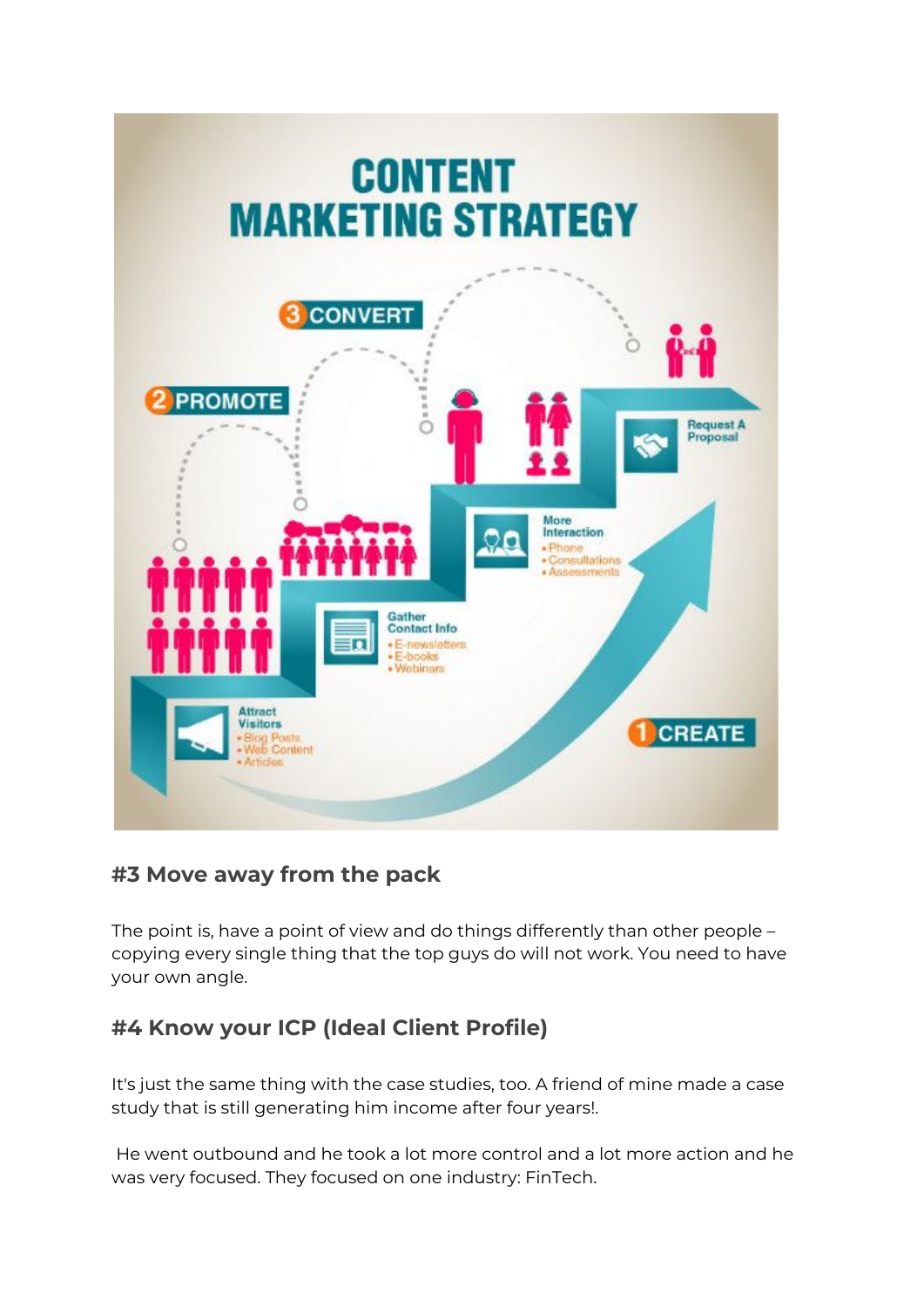So having the **ideal client profile (ICP)** is important.

Mainly because then you have a strong focus. If you try to go after everyone, if you try to cater to everyone, you wind up catering to no one, and you're not going to get the clients of your dreams.

| Sample Ideal Customer Profile |                                                                                                                                                    |  |  |
|-------------------------------|----------------------------------------------------------------------------------------------------------------------------------------------------|--|--|
| <b>CATEGORY</b>               | <b>CHARACTERISTICS</b>                                                                                                                             |  |  |
| <b>Target Market</b>          | B <sub>2</sub> B<br>Sells to enterprise-size customers<br>Sells across specific industries and sales territories<br>Specific departments and roles |  |  |
| <b>Marketing Strategy</b>     | <b>Account-Based Marketing</b><br>Targeted campaigns to A+B accounts<br>Demand-gen driving A+B inbound                                             |  |  |
| Geography                     | <b>US</b>                                                                                                                                          |  |  |
| <b>Verticals</b>              | Retail<br><b>Financial Services</b><br>Payments & Ecommerce<br>High-tech software                                                                  |  |  |
| <b>Attributes</b>             | Uses SEO techniques<br>Uses Salesforce.com<br>Early adopter of ABM strategy                                                                        |  |  |

You're going to get everyone who's trying to nickel and dime you, and you're going to start taking asshole clients. And you definitely don't want to do that.

#### **#5 Build it to last**

You always hear about people who become overnight successes, but they don't come from out of the blue.

You'll definitely make enough money to live a good life in the first months, but you shouldn't stop there.

You have to have a concentrated effort, and there are a lot of things you can do, like host a unique podcast, be outbound, create content, define your ICP.

But above all, you have to have a **concentrated effort.**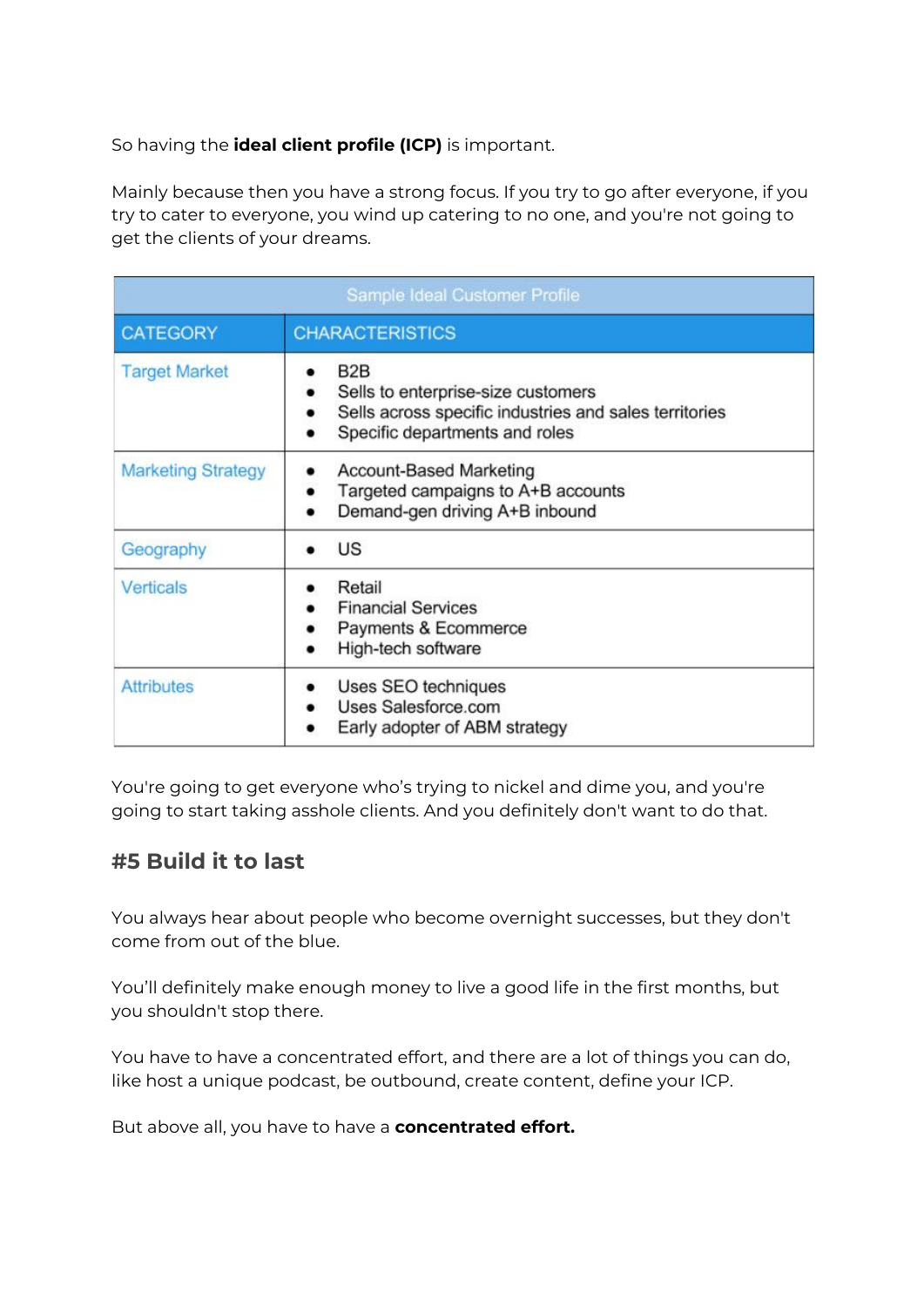

This content game takes years. It's not just one year. It's more like two-plus years if you really want to get something going.

After about 18-24 months is when you actually start to see "**the magic,"** where things just start to land in your lap.

It sounds easy to say: "Oh, things just land in my lap after 18 months of investment," but that's when things start to turn around and become more consistent – after about 24 months.

# **3 Steps for a better approach of High-paying clients**

From my experience, there are only 3 things that really matter when you're about to approach a client that has the potential of bringing a lot of money in your business:

**1. Positioning:** Pay attention to what kind of bait you're using to attract them. Somebody would be much more excited to pay you more money if you bring them more clients, so focus on that.

**2. Advertising channel:** Check what kind of channels are you using to advertise your agency. You may be attracting the wrong type of clients or using the wrong channels.